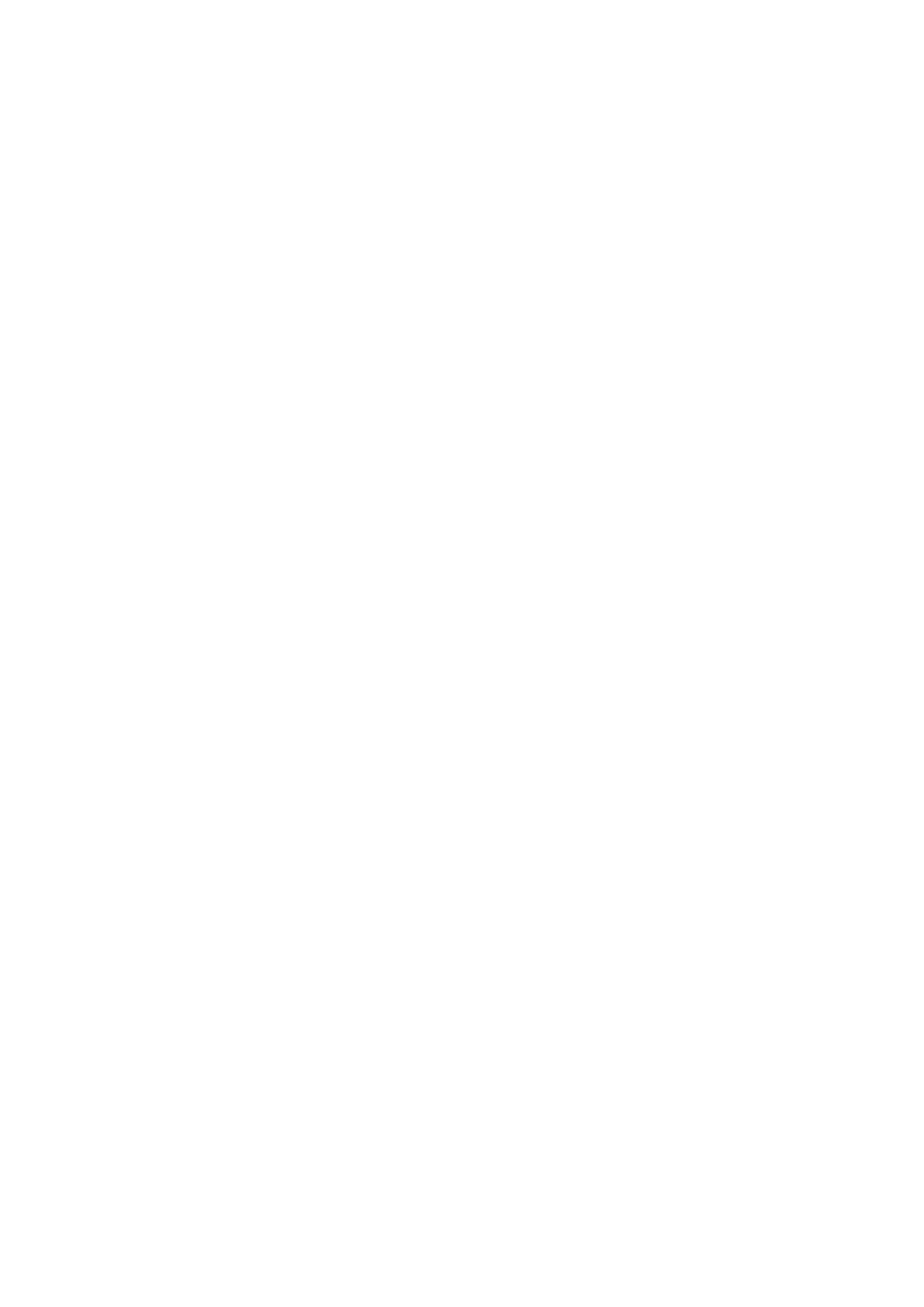

The following Terms and Conditions cover personal savings accounts with Shawbrook Bank Limited. These Terms and Conditions, Your application form and the Key Product Information comprise a binding agreement between You and Us (the "Agreement"). These Terms and Conditions should be read in conjunction with the Key Product Information. Where there is a difference between the Key Product Information and the information provided here, the Key Product Information will apply.

- Shawbrook Bank Limited is authorised by the Prudential Regulation Authority and regulated by the Financial Conduct Authority and the Prudential Regulation Authority. We are entered in the Financial Services Register under number 204574.
- Our Registered Office is Lutea House, Warley Hill Business Park, The Drive, Great Warley, Brentwood, Essex CM13 3BE. Please use this address for all correspondence.
- Our complaints procedure is set out at condition 18.0 of these Terms and Conditions. You may be able to take Your complaint to the Financial Ombudsman Service to investigate further,
- We are a member of the Financial Services Compensation Scheme. The FSCS can pay compensation to depositors if a bank is unable to meet its financial obligations. For full details about the scheme (including the current limits and eligibility to claim) please visit www.fscs.org.uk.
- You need to be aged 18 or over and resident in the UK for tax purposes and to apply for a personal savings account with Us.
- The relevant Key Product Information sets out the main characteristics of the product, including how interest is paid to You.
- The Personal Savings Account may be subject to a minimum and maximum deposits, as well as a minimum and maximum operating amount, please check the Key Product Information for details on Your specific product.
- The interest payable or tax treatment may be subject to change in the future and depends upon your individual circumstances.
- If you change your mind about opening your Personal eSavings Account you may have a 14-day period from the date your account has been opened or when You receive Your contract terms, to cancel. This depends on the type of account You open with Us. Condition 14.0 of these Terms and Conditions gives you more information on this.

### **1.0 General**

- 1.1 The Terms and Conditions apply to personal savings accounts operated by Shawbrook Bank Limited.
- 1.2 It is important that You read and understand these Terms and Conditions. Should You have any queries please contact Us by visiting Our website, by telephoning Us on 0345 266 6611, or obtain independent advice.
- 1.3 The Terms and Conditions may be varied from time to time in accordance with condition 16.
- 1.4 The Terms and Conditions will be provided to You before You open an account and copies of these and the Key Product Information can be obtained on request at any time by telephoning Us on 0345 266 6611, or visiting Our Website.
- 1.5 Below are definitions of some of the phrases used in this document. Please contact Us if You require further clarification of these definitions or any other wording within this document: **"We, Us, Our"** Shawbrook Bank Limited. **"You, Your"** The named account holder(s).
	- **"Account Start Date"** The Working Day on which Your account is credited with the first deposit once We have opened Your account.

**"Available Funds"** shall mean: funds held by Shawbrook Bank Limited to your account (including any interest properly payable to you) which<br>are not subject to set off or counterclaim by Shawbrook Bank Limited nor subject t against any debt You have with Us) or other Encumbrance or other legal, regulatory restriction or to any withholding or other tax or imposition. **"Banking Hours"** 9.00am – 2.30pm Monday to Friday, excluding Bank Holidays in England.

**"Cash ISA"** An Individual Savings Account that complies with the ISA Regulations. All references to Cash ISA include the "New ISA" (or "NISA") which took effect from 1 July 2014.

**"Customer Number"** The unique number which We will supply to You which, in conjunction with a password, security questions, memorable word and memorable date will enable You to access Your Personal eSavings Account.

**"Electronic Transfers"** Electronic money transfers used to move money between UK bank accounts (which may include next day payments, CHAPS, BACS or such other method We notify You of in writing by post or by Secure Message), but for the avoidance of doubt, this does not include payments made by UK Debit Card.

**"HMRC"** HM Revenue and Customs (government body which administers the Individual Savings Account Scheme).

**"ISA Manager"** A business approved by HMRC to offer Cash ISAs to members of the public. To obtain a list of approved ISA Managers, go to https://**www.gov.uk/government/publications/list-of-authorised-isa-managers/isas-authorised-managers**.

**"ISA Regulations"** The Individual Savings Account Regulations 1998 (SI 1998 No. 1870) as amended, re-enacted or replaced from time to time. **"Joint Account"** Your joint account with Us (if applicable).

- **"Joint Account Holder"** Where Your account with Us is a Joint Account, any one or more holders of that account.
- **"Key Product Information"** or The document which summarises the key features and terms of the product(s) You have chosen.

**"Nominated Account"** A UK bank account which You nominate when opening an account and which satisfies the requirements in condition 3.5. **"Personal eSavings Account"** The internet banking service provided by Us that enables You to service Your account on-line.

**"Website"** Our website located at **www.shawbrook.co.uk**.

**"Working Day"** Any day that We are open for business during business hours as set out on Our Website. If You cannot access the Website, please call 0345 266 6611.

**"Secure Document"** A secure electronic document storage service comprised within Your Personal s eSavings Account. This is normally how We will deliver documents relating to Your Personal eSavings Account to You.

**"Secure Message"** A secure electronic mail service comprised within Your Personal eSavings Account. This will be how we normally contact You. **"Treating Customers Fairly"** Our obligations to pay due regard to the interests of customers and treat them fairly.

- 1.6 All correspondence between You and Us will be communicated in English.
- 1.7 All contracts entered into between You and Us will be governed by English Law, except: i. Where Your address is in Scotland, in which case Scots Law will apply; or
	- ii. Where Your address is in Northern Ireland, in which case the Laws of Northern Ireland will apply.
- 1.8 Both We and You agree to irrevocably submit to the non-exclusive jurisdiction of the courts of England and Wales, except:

i. Where Your address is in Scotland, in which case We and You agree to irrevocably submit to the non-exclusive jurisdiction of the courts of Scotland;

ii. or where Your address is in Northern Ireland, in which case We and You agree to irrevocably submit to the non-exclusive jurisdiction of the courts of Northern Ireland.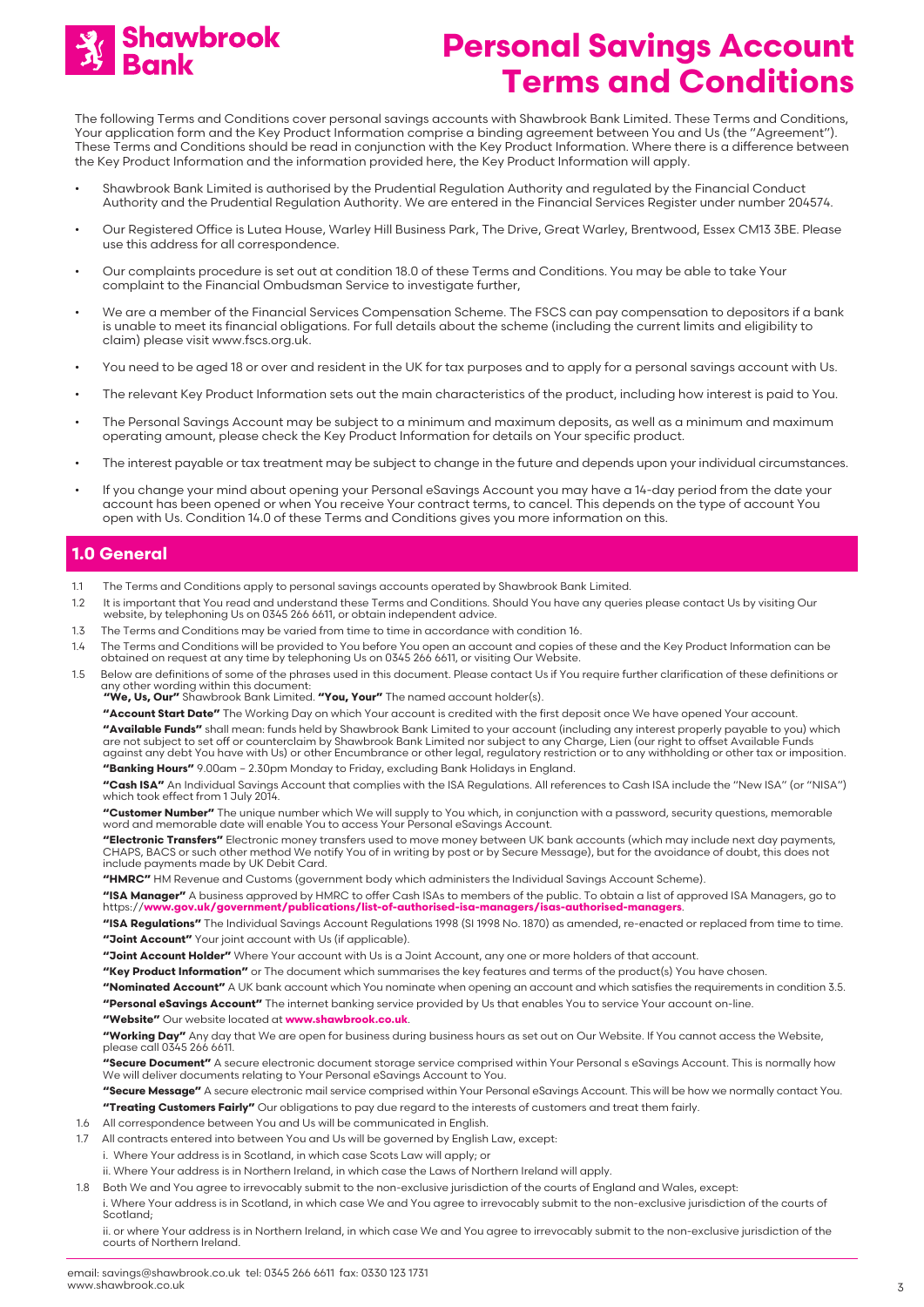

#### **2.0 About us**

- 2.1 Shawbrook Bank Limited is authorised by the Prudential Regulation Authority and regulated by the Financial Conduct Authority and the Prudential Regulation Authority. We are entered in the Financial Services Register under number 204574.
- 2.2 Our Registered Office is Lutea House, Warley Hill Business Park, The Drive, Great Warley, Brentwood, Essex CM13 3BE. Please use this address for all correspondence.
- 2.3 We are a member of the Financial Services Compensation Scheme.
- 2.4 We are committed to Treating Customers Fairly
- 2.5 Our savings team is available during each Working Day. You can also contact us by Secure Message at any time.
- 2.6 We may close a product offering to new applications or refuse to accept additional deposits for any product at any time. Where this happens, We will list that product as a "Withdrawn Product" on Our Website in the "Withdrawn Products" section. Unless stated otherwise in the account Key Product Information document, We will not personally notify You when We withdraw a product in this way. You can check whether any<br>products have been withdrawn on the "Withdrawn Products" section of Our Website. If You call Us to discuss Your options in terms of alternative products that We may be able to offer You.

### **3.0 Account Opening**

- 3.1 These Terms and Conditions apply to savings accounts for individuals and will remain effective until the account is closed or cancelled. Some terms which are expressed to survive beyond account closure or cancellation will survive account closure or cancellation. Should You require a<br>savings account for or on behalf of a business, different Terms and Conditions
- 3.2 You can apply to open an account via Our Website, or by logging on to Your Personal eSavings Account.
- 3.3 When You apply to open an account, You must complete the online application form including providing Us with details of Your Nominated Account.
- 3.4 When applying for a new account You must set up a Nominated Account for Your account. You must also inform Us whether you would like any interest paid to Your Nominated Account or directly back to the account You are applying for.
- 3.5 Your Nominated Account must meet the following criteria:
	- i. a UK bank account that accepts Electronic Transfers in and allows Electronic Transfers out;
	- ii. if it is a sole account it must be in Your name; and
	- iii. if it is a joint account, then (at least one of) You must be named on that account
- 3.6 When applying we will ask you a number of questions as part of the process including questions on:
	- i. Your employment status;
	- ii. the industry You work in;
	- iii. Your salary information;
	- iv. Your gender;
	- v. Your residency status;
	- vi. Your country of birth; and
	- vii. Your nationality.
- 3.7 We will ask You to provide contact details including Your:
	- i. home address (for the last 3 years);
	- ii. email address;
	- iii. mobile telephone number (this information must be provided to proceed with Your application); and
	- iv. home telephone number.
- 3.8 We will ask You some questions about Your overseas tax and residency information for tax reporting purposes, if applicable to You. Depending on the type of account You are applying for We may require Your National Insurance Number.
- 3.9 We will ask You about the source of Your deposit funds and what method You intend to use to deposit Your funds. Depending on the source of Your funds We may require further information from You.
- 3.10 We will also ask You if You would like to hear about Our other products and services following Your application.
- 3.11 You must be 18 or over and a permanent UK (excluding the Channel Islands and the Isle of Man) resident to open and maintain an account with Us. 3.12 You must hold a UK current account.
- 
- 3.13 A Joint Account can be opened in the names of two people (see condition 4.0). Cash ISA accounts cannot be held as a Joint Account.
- 3.14 If You have more than one savings account with Us, You must make sure that the address We have for You is the same in respect of each account.
- 3.15 Please note that We can refuse to open an account without giving any reason. There will not be any contract between You and Us until We have opened<br>an account. There may be a limit on the amount of accounts You can op
- 3.16 For certain products, We may accept an application form signed on Your behalf by a person holding a Power of Attorney or appropriate court order registered with the relevant court or authority in the country where You are resident. You cannot apply online for an account as a Power of Attorney. Depending on the type of account you may be able to request an application form by visiting our website www.shawbrook.co.uk or by telephoning Us on 0345 266 6611.
- 3.17 The duration of your agreement with Us for each account is set out in the applicable Key Product Information document.
- 3.18 The minimum deposit amount required to open the account (and minimum operating amount if applicable) is set out in the applicable Key Product Information document.

### **4.0 Joint Accounts**

- 4.1 The Nominated Account must always remain in the name(s) of the Nominated Account elected when applying for the account.
- 4.2 You should only open a Joint Account if You understand the commitment You are entering into. The Terms and Conditions of the account apply to each of You separately as well as both of You together. A British Bankers' Association leaflet is available on request which helps to explain the implications of joint accounts. It is also available at https://www.bba.org.uk/publication.
- 4.3 Joint Accounts will be operated as follows (unless all Joint Account Holders have informed Us jointly to the contrary and We have agreed to accept that instruction):
	- i. We can action instructions received from any Joint Account Holder. This includes withdrawal instructions for the whole balance of the account;
	- ii. each Joint Account Holder will have their own unique security details, including a Customer Number, that they must use when dealing with Us in the operation of any Joint Account(s); and/or
	- iii. where Joint Account Holders have different correspondence addresses, correspondence will be sent to the details of the first named applicant on the application form (please refer to condition 6.4). Joint Account Holders will be contacted in the first in stance by Secure Message.
- 4.4 Where:
	- i. We receive instructions from the Joint Account Holders which are contradictory; or
	- ii. We are notified by post, by Secure Message or by telephone by one or more of the Joint Account Holders that there is a dispute between any of the Joint Account Holders; or
	- iii. We receive instructions requesting the removal of a Joint Account Holder, We will ask for all Joint Account Holders to confirm their agreement to any instruction before We action it. This may be required by telephone or in writing by post.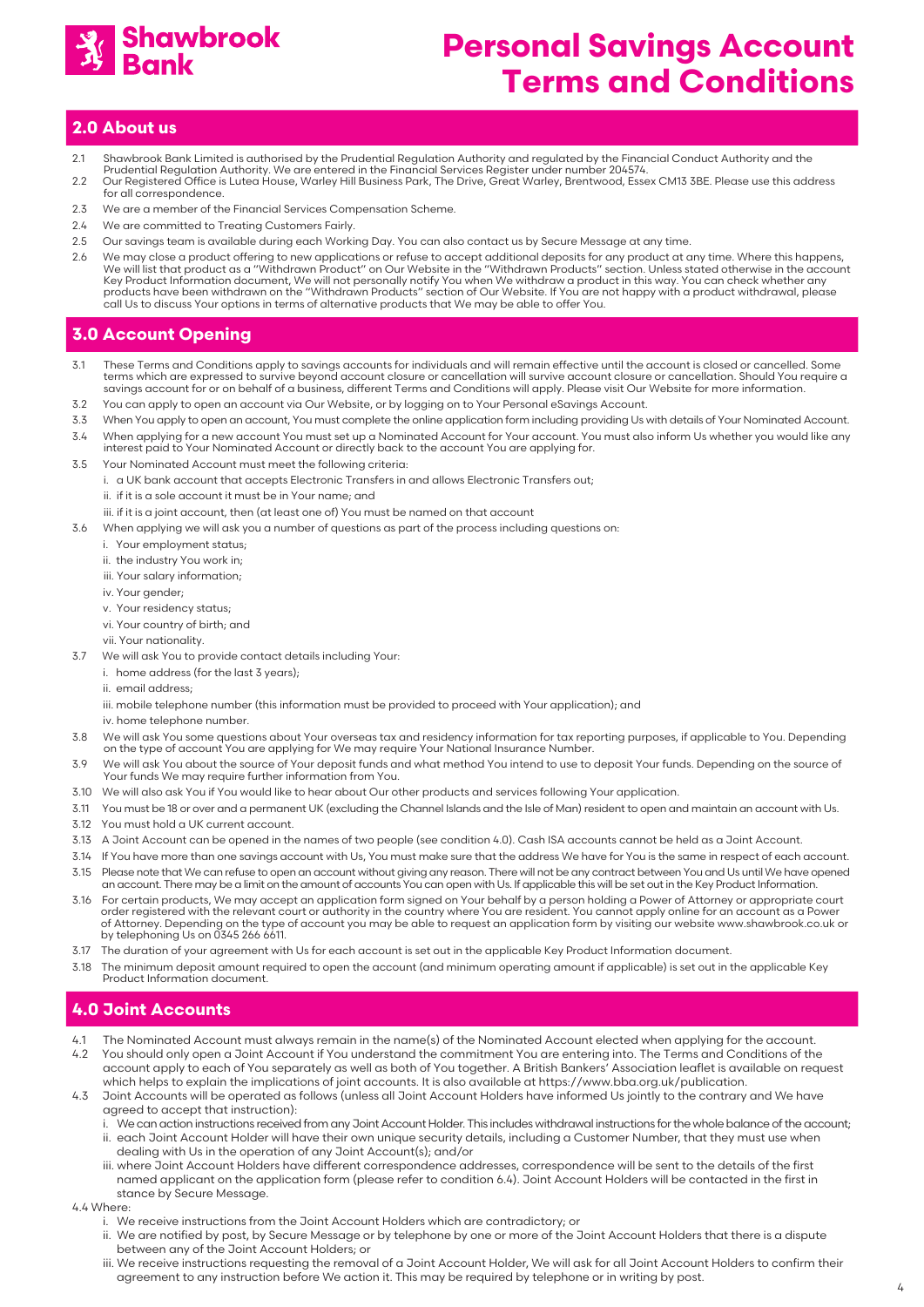

### **5.0 Identification Requirements**

- 5.1 When You apply to open an account, We are required by law to verify Your identity and address. This helps to protect Our customers and members of the public against fraud and misuse of the UK banking system. We will not open an account until We have verified the identity and address of each account holder. We may also verify Your Nominated Account which may include electronic checks. We may request further information from You to verify Your Nominated Account.
- 5.2 We will carry out an electronic search to verify the identity of each applicant (and retain a record of this search). If We are unable to verify Your identity through an electronic search, or require further documentation according to Your circumstances, We will contact You and ask You to provide such documents. If We do not receive the requested documents from You, We may not be able to open an account.
- 5.3 A separate leaflet (Verifying Your Identity) is available on request, which explains Our identification requirements in more detail.
- 5.4 We also have an obligation to maintain up to date identification for all Our customers. This means that We may require additional information from time to time, even for customers who have had accounts with Us for some time
- 5.5 In future we may look to electronically verify your identity and/or contact details by other means not included in this condition 5.

### **6.0 Contacting Each Other**

- 6.1 We may contact You by post, telephone, email, Secure Message, mobile phone, mobile device, SMS text and/or any other messaging service using the latest address, telephone number, email address or other contact information You have given Us. When We send You a Secure Message or upload a Secure Document We will notify You by email (You may need to check your junk or spam folder). It is Your responsibility to<br>ensure that We have Your current contact details. We will continue sending info information We have for You. If You do not inform Us promptly of a change to Your details, the security of Your information could be put at risk.
- 6.2 We will provide You with a unique account number for each account You hold with Us. Please quote this in all correspondence with Us. This is not the same as Your Customer Number which is used to securely log on to Your Personal eSavings Account.
- 6.3 Most communication will be by Secure Message. We may also contact you by SMS message (to reset Your password) or by email to invite You to log into Your Personal eSavings Account to review a Secure Document or other information regarding Your Personal eSavings Account.
- 6.4 Although We will address Our postal correspondence to all Joint Account Holders, all postal correspondence will be forwarded to the address of the account holder named first in Our records. This is subject to any legal requirements or unless You request otherwise. The first named account holder is responsible for passing information We send to the other account holders. Both account holders will be contacted by Secure Message where this is possible.<br>6.5 You can contact Us by post. by
- 6.5 You can contact Us by post, by Secure Message (which you will need to log into Your Personal eSavings to access), by email or by telephone using the following address, telephone number and email address: Shawbrook Bank Limited, Lutea House,<br>Warley Hill Business Park, The Drive, Great Warley, Brentwood, Essex CM13 3BE, telepho Our Website. Please ensure that information which is of a sensitive or confidential nature is not sent to Us by email. For example, this may include information relating to Your account which could be used to identify You or enable a third party to access Your account. We will never<br>request this information over email. For the avoidance of doubt, You may send s
- 6.6 We may record or monitor telephone calls and monitor electronic communications (including emails and Secure Messages) between Us so that We can check instructions and make sure that We are meeting Our service standards and complying with all applicable laws and regulations.
- 6.7 At the frequency stipulated in the Key Product Information, but at least annually, We will send You a statement by Secure Message, You will be invited to log into Your Personal eSavings Account to access the statement by email showing the transactions passing through Your account.<br>You should check each statement carefully and let Us know immediately if anything a any time by logging in to Your Personal eSavings Account. We will also set out the current interest rate for Your account on these statements.
- 6.8 In certain circumstances You can request a paper statement from Us.
- 6.9 Where We are unable to send a statement electronically, We will send a paper statement by post to the account holder registered for the Personal eSavings Account in accordance with condition 6.4 above.
- 6.10 More details regarding the transactions on Your account can be provided at Your request. Please contact Us if You require this.

### **7.0 Minimum and Maximum balances**

- 7.1 The minimum and maximum amounts that can be held in Your savings accounts are set out in the Key Product Information specific to that account.
- 7.2 We reserve the right to close your account if the amount in it is below the minimum for that account in accordance with clause 14.8.5 but we will give you reasonable opportunity to pay in more money to bring the balance up to the minimum. We also reserve the right to return funds to You, where the amount takes the balance over the maximum amount. However, where We have exercised our rights under condition 2.6 to close a product to additional funding, You cannot pay in more money during such notice period and the account will be closed.
- 7.3 During any period when the account balance is below the minimum amount We may pay a reduced rate of interest. The applicable Key Product Information document sets out the reduced rate of interest payable.
- 7.4 Where we close Your account, We will return any Available Funds from Your account to You within 30 calendar days.

### **8.0 Deposits**

- 8.1 Deposits into Your account must come from Your Nominated Account.
- 8.2 All deposits into Your account must be made payable to the named account holder(s).
- 8.3 Subject to the account conditions in the Key Product Information document, deposits into Your account can be made by cheque or by Electronic Transfer. 8.4 Once Your account is open and subject to the account conditions in the Key Product Information You can make additional deposits to Your account at
- any time from Your Nominated Account, until the product to which that account relates is closed to new applications (which You can check on the "Withdrawn Products" section of Our Website) or additional funding (which You can check in the Key Product Information). We reserve the right to return any funds deposited with Us after this date. For certain products, You may be able to make deposits even if it is withdrawn if the Key Product Information applicable to that product allows it.
- 8.5 Deposits paid into Your account by cheque will be processed in line with the clearing cycle outlined below (subject to Your account being open and able to accept new deposits):
	- i. when a cheque is received on a Working Day and within Banking Hours, it will be credited to Your account on that Working Day;
	- ii. when a cheque is received on a non-Working Day or after Banking Hours it will be credited to Your account on the next Working Day;
	- iii. Your cheque deposit will normally clear within six Working Days although it will start to earn interest prior to it clearing (as described in condition 10.4); and iv. only when a cheque has cleared can a withdrawal be made against it (as described in condition 9.0.)
- 8.6 All amounts received electronically by Us before the end of a Working Day are cleared on the day of receipt, and interest is calculated from that day.
- 8.7 Deposits in foreign currencies, cheques not denominated in Sterling, or cheques from banks not based in the UK are not accepted and will be returned to You.
- 8.8 Post-dated cheques and cheques issued more than six months ago will not be accepted and will be returned to You.
- 8.9 If a Sterling cheque or other item has been paid into Your account but is later returned unpaid, We will withdraw the amount originally credited to Your account (including any interest the amount may have accrued) and inform You that this has been done.
- 8.10 We may return instructions and credits for an account if:
	- i. We reasonably believe that by complying with the instruction We might break the law, regulation, code or other duty which applies to Us; or ii. We reasonably believe that complying with the instruction or receiving the credit may damage Our reputation.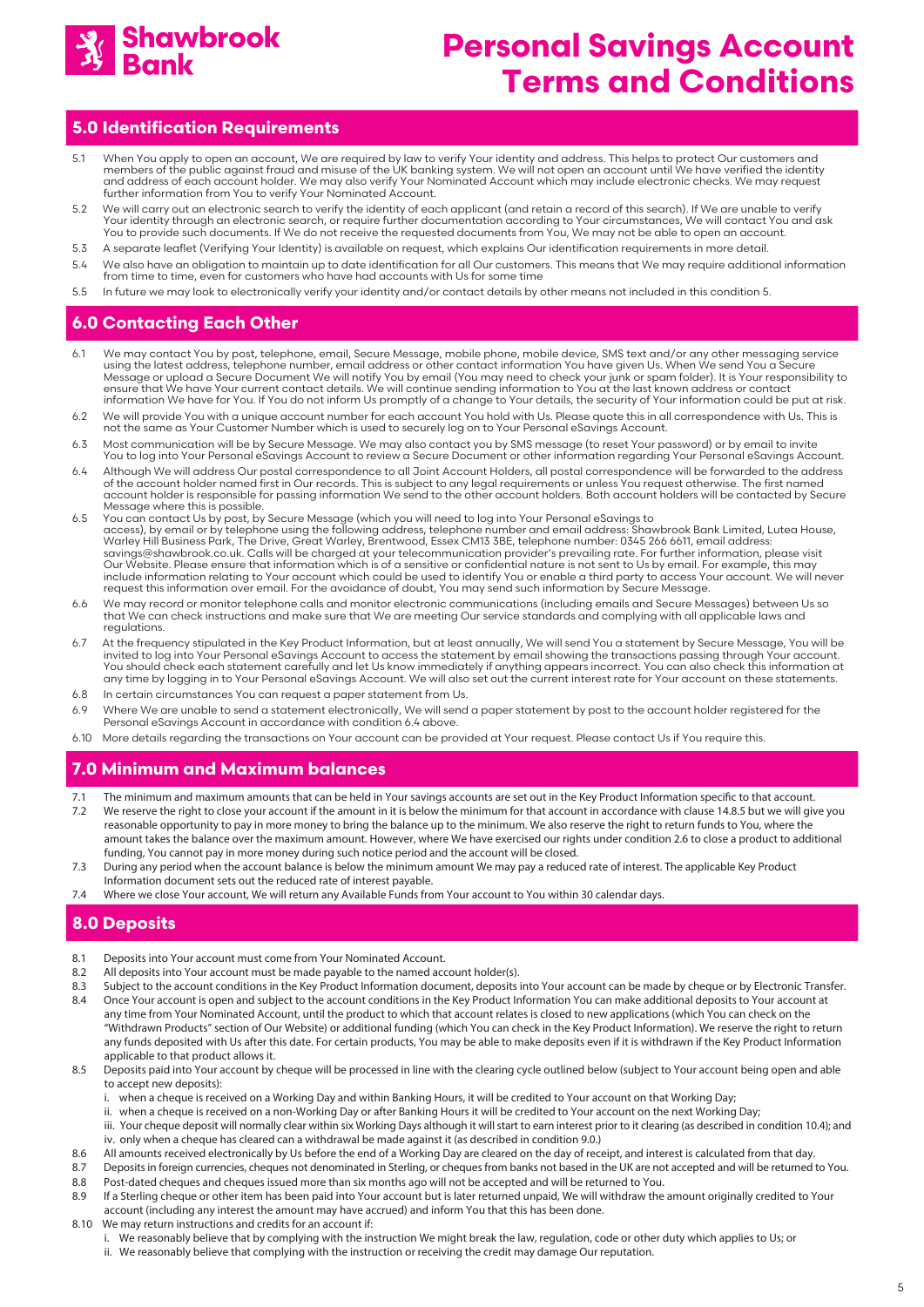

### **9.0 Withdrawal of Funds**

- 9.1 Where the Key Product Information terms allow it, withdrawal instructions to Your Nominated Account may be submitted via the Withdrawal section in Your Personal eSavings Account.
- 9.2 Subject to condition 9.4, withdrawals will only be made payable to the Nominated Account or, if a sole account holder dies, to the executors or administrators as the case may be. We will not issue a payment to a third party from Your Savings account.
- 9.3 Withdrawal or closure requests on accounts where there is a notice period will be actioned on the expiry of the notice period. You may close Cash ISA accounts or make withdrawals before the expiry of their notice period, see condition 23.0 further details.
- 9.4 Notwithstanding condition 9.2, withdrawals can be made by Electronic Transfer to either a Nominated Account or to another account in Your name with Us, subject to the account's withdrawal conditions as set out in the Key Product Information. Withdrawals can be made by cheque or same day payment only on request and only in exceptional circumstances. Cheques will be sent by post to the address We hold on Our records. Additional checks will be required if You make a cheque withdrawal.
- 9.5 Where You wish to make withdrawals to an account which is not a Nominated Account You will need to change the Nominated Account associated with Your Personal eSavings Account. You can do this by making a request for a withdrawal by Electronic Transfer by contacting<br>Us by telephone, by post or by Secure Message. If We agree to Your request, We will eSavings Account in accordance with condition 3.5 and then process Your withdrawal.
- 9.6 To enable payment requests to be processed the same day, the cut-off time for receipt of the payment details is 2.30pm on a Working Day.<br>Provided this cut-off time is met and all required details provided (subject to c on the same Working Day). You should note that once a payment has been processed We cannot prevent the payment from being sent. Payment requests received after 2.30pm on a Working Day or received on a non-Working Day will be treated as being received on the next Working Day.
- 9.7 In order to request an Electronic Transfer to another account You hold with Us (subject to both accounts accepting deposits and allowing withdrawals), You can contact Us by Secure Message by telephone or by post or by Secure Message providing Us with the following information:
	- i. the account number of the account from which the transfer is being made; ii. the account number of the account to which the transfer is going;
	- iii. amount to be transferred; and
	- iv. the date You wish the transfer to be made.
- 9.8 Please note that the execution of a payment instruction may be delayed, or the funds lost, if the above information is incorrectly provided to Us. 9.9 Subject to condition 12.2, if We carry out Your instructions for a withdrawal from Your account incorrectly, You will be entitled to a full and
- immediate refund of the amount withdrawn. We will restore Your account to the state it would have been had the withdrawal not taken place. 9.10 Withdrawals can be requested through Your online eSavings Account if You have an online account or by telephone.
- 9.11 All payments from Your account will be in Pounds Sterling.
- 9.12 Once Your instructions have been received and processed by Us, You cannot change Your mind and cancel Your instructions (unless We
- specifically agree to cancel Your instructions and inform You of this).
- 9.13 You will be liable for all losses which are a result of fraudulent activity on Your part.

### **10.0 Interest**

- 10.1 Interest is calculated on a daily basis on cleared credit funds and is paid in accordance with the Key Product Information terms.
- 10.2 Where an interest payment period incorporates the leap year day of 29 February, the daily interest rate will be calculated to reflect that extra day. This means that the interest rate accrued on a daily basis may be different.
- 10.3 Interest can be credited to Your account with Us or paid to Your Nominated Account. When applying for Your Personal eSavings Account We will ask you to choose how You want Us to pay You interest.
- 10.4 If You deposit funds by cheque, We start paying interest on the deposit from the second Working Day following the Working Day We receive<br>Your cheque. Please note that Your account will not earn interest from the Accou
- 10.5 If We receive funds by Electronic Transfer on a Working Day, We will start paying interest on that deposit from that Working Day. Any funds received after the end of the Working Day or on a non-Working Day will not be credited to Your account until the next Working Day.
- 10.6 Interest is earned up to and including the day prior to withdrawal or closure.
- 10.7 Interest rates are variable unless otherwise indicated in the Key Product Information. Where interest rates are variable they may be altered in accordance with condition 17.0
- 10.8 Details of Our current interest rates can be obtained by visiting Our Website or by telephone on 0345 266 6611.
- 10.9 If Your account has an introductory or promotional rate for a specific period, We will contact You before the expiry date to remind You and advise You of Your options.
- 10.10 The up to date interest rate applicable to Your account will be set out in any statement You receive from Us and on Your Personal eSavings Account homepage.
- 10.11 Interest is paid gross. As of 6th April 2016, income tax is no longer deducted by Shawbrook Bank from interest earned on your account.
- 10.12 We will notify You of any material change to Your interest rate and the expiry of a fixed term if applicable to Your account.
- 10.13 The tax treatment of Cash ISA accounts is subject to legislation and can change at any time and You may become subject to other taxes and costs imposed by the government. Please see https://www.gov.uk for further information.
- 10.14 If any funds cannot be deposited into Your account, the funds will be returned to You. No interest will be paid on funds that are returned to You.

#### **11.0 Tax**

- 11.1 The account is only available to individuals who are 18 years of age or over, permanently resident in the UK, and are only liable for UK tax.
- 11.2 Interest on Cash ISA accounts will be paid gross (tax free) subject to the account being operated in line with the ISA Regulations. 11.3 Where You are a higher rate or additional rate tax payer, You may be liable to pay additional tax on any interest We pay to You on non-Cash ISA accounts. It is Your responsibility to ensure that this tax is paid.
- 11.4 Tax statements are issued annually in April.
- 11.5 Your tax statements for Your accounts will be provided electronically on Your Personal eSavings Account. In certain circumstances we will provide You with Paper copies of Your tax statements. Where We are unable to send a tax statement for an account electronically, We will send it by post to the account holder registered for a Personal eSavings Account.
- 11.6 If You become a non-UK resident or You are planning to become a non-UK resident for tax purposes, You must inform Us as soon as reasonably practicable of Your intention to do so and in any event, You must inform Us before the date You become a non- UK resident. Notwithstanding condition 14.7 We will close Your account with immediate effect when You become a non-UK resident unless Your account is a Cash ISA account in which case conditions 11.7 and 11.8 will apply to You. We may (acting reasonably) require documentation to evidence Your proposed and/or actual residency change.
- 11.7 If You hold a Cash ISA account and become a non-UK resident, You will not be able to make additional deposits into Your Cash ISA. 11.8 If We become aware that You have become non-resident in the UK in an earlier tax year and You have made deposits while a non resident in the UK, any subscriptions You have made in a tax year after You became non-resident including any income and/or
- growth relating to those subscriptions will be removed from Your account and returned to You. 11.9 If You subsequently return to the UK and become a permanent UK resident, You will need to make a fresh ISA application before You can make new deposits into Your Cash ISA.
- 11.10 Please note that other taxes or costs may exist that are not paid through us or charged by us.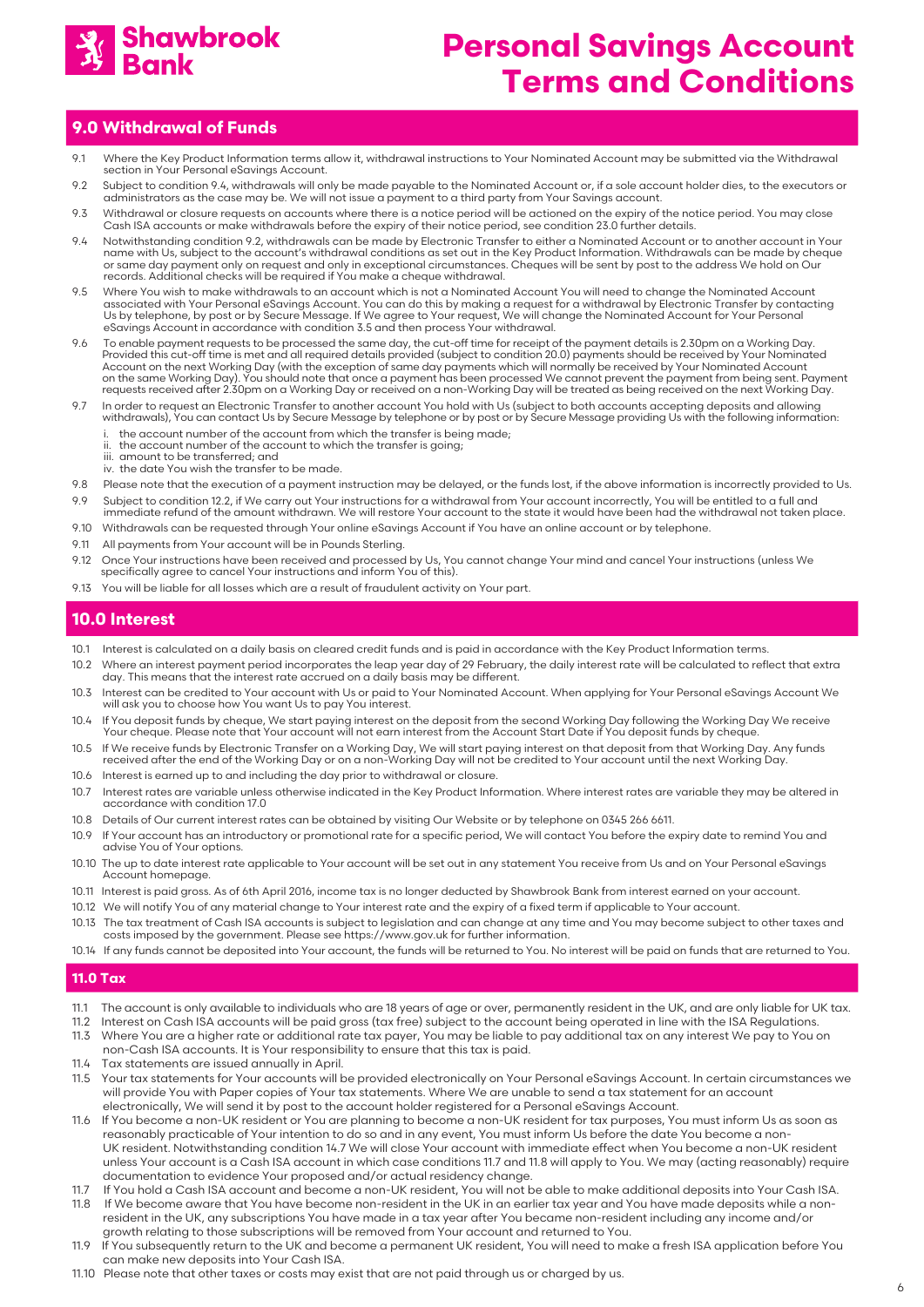

### **12.0 Our liability to you and your liability to us**

- 12.1 Subject to the rest of this condition 12.0, We will be liable to You for any loss or damage resulting from Our failure, delay or error in carrying out Your instructions (however caused) but Our liability will be the lower of:
	- i. the amount of such loss or damage; and
	- ii. the amount of any interest You do not receive or any interest You have to pay as a result of such failure, delay or error.
- 12.2 We will not be liable to You if:
	- i. the instructions You give Us are not correct and so cause the loss or damage; or
	- ii. We cannot carry out our responsibilities under these Terms and Conditions as a result of anything abnormal or unforeseeable that we (or Our agents) cannot control and we could not have avoided despite our best efforts to the contrary, such as industrial action or mechanical failure for example.
- 12.3 We will not be liable to You in any circumstances for loss of business, loss of goodwill, loss of opportunity or loss of profit. However, this will not<br>apply where the loss arose from an unauthorised payment transacti
	- i. Your fraudulent act, or
	- ii. Your gross negligence or intentional failure to keep Your account information, passwords, security and login details safe, or
- iii. Your gross negligence or intentional failure to comply with Your Agreement with Us.
- 12.4 We are not responsible for any incorrect payment on Your account where
	- i. You fail to tell Us of the incorrect payment without undue delay and in any case within thirteen months of the date on which the transaction occurred (or in the case of a failed transaction ought to have occurred); or
	- ii. the cause of the incorrect payment is because You gave Us the wrong (or insufficient) payment details for Us to make the payment; or
	- iii. We can demonstrate to You that the beneficiary bank received the payment.
- 12.5 In the event of notification by You of any unauthorised payment transaction(s) (except where You have committed fraud):
	- i. We will make a full refund of the transaction to Your account;
	- ii. We will restore the debited account to the state it would have been in had the unauthorised transaction not taken place; and
	- iii. You will not be responsible for any losses incurred as a consequence of the unauthorised payment transaction.

#### **13.0 Security**

- 13.1 You should make all reasonable attempts to protect Your accounts. If You change any of Your details such as Your name, address, email address, mobile telephone or telephone number, please let Us know immediately in writing (either by post or by Secure Message) or by telephone. We may require proof of a change of address.
- 13.2 As part of the account opening process, security questions and answers provided by you will be agreed and these will be used by Us to identify You when You contact Us or We contact You. You warrant that these security details are known only to You and You must not share them with anyone. We will never ask You for complete answers to Your security questions, [memorable date and memorable word]. If You suspect anyone else knows of Your security details, please contact Us immediately otherwise You may be held responsible for any unauthorised payment transactions that occur.
- 13.3 You must immediately advise Us if You become aware of any breach of security relating to Your account. Please contact Us by telephone on 0345 266 6611 at the earliest opportunity.
- 13.4 If You become aware of a transaction on Your account which You have not authorised, please contact Us immediately by Secure Message or telephone on 0345 266 6611 (during a Working Day) in the first instance at the earliest opportunity and in any event no later than thirteen months after the date of the transaction.
- 13.5 It is Your responsibility to:
	- i. ensure that Your security details (Customer Number, password, memorable word and answers to Your security questions) used for logging into Personal eSavings Account remain known only to You;
	- ii. ensure that if You use a public or shared computer when logging into Personal eSavings Account Your security details cannot be viewed, and You ensure You log out of Your account once You have completed Your transactions. When using public or shared computers You must ensure that you do not use any facility which remembers Your security details;
	- iii. regularly review and update the security software installed on the computer(s) You use to access Your Personal eSavings Account;
	- iv. ensure that Your address details, email address and mobile telephone number are kept up to date as this is the key communication method We will use to inform You of changes to Your account and other important messages;
	- v. inform Us immediately of any communications You receive that request Your Personal eSavings Account security details (telephone calls, emails, suspicious websites etc). We will only ever request Your password and Customer Number when You log into Your Personal eSavings Account and We will only ask You for specific characters from the answers to Your security questions.

#### **14.0 Closure or cancellation of your account**

- 14.1 If You change Your mind and wish to cancel Your application to open an account, depending on Your account You may do so at any time within the 14 calendar days from the opening date of Your account or receiving Your contractual terms (whichever is later). Please write to Us<br>by post or Secure Message to confirm Your request or call Us on 0345 266 6611. to any account with a fixed interest rate for a fixed period unless the account is a Cash ISA in which case the cancellation right does apply.
- 14.2 You have the right to close Your account at any time and You may instruct Us to close the account at any time subject to any notice specified in the Key Product Information. We will require confirmation by post, Secure Message or telephone before acting on such instructions. Please note however, that You cannot close an account with a fixed duration or term before the end of the fixed term applicable to that account.<br>Deposits in accounts with a fixed duration or term cannot be withdrawn before the fi the relevant account will state if that account has a fixed duration or term.
- 14.3 If Your account is a Cash ISA account, You can close the account at any time. If You close Your account outside of the 14 day cancellation period but before the end of any applicable fixed term or duration or prior to the expiry of any applicable withdrawal notice period, early exit .<br>charges may apply.
- 14.4 Where you cancel Your account, We will return all Available Funds to You within 30 calendar days from the day You notify Us of Your intention to cancel.
- 14.5 We may choose not to close Your account until You have repaid any money You owe Us but We will act in a reasonable manner if We do this.
- 14.6 Where someone attempts to make a payment into an account which has been closed We will take reasonable steps to return the payment to the sender.
- 14.7 We reserve the right to transfer Your product or account into a suitable alternative or to close Your account for the following reasons: i. changes in market conditions;
	- ii. the product or account We offer you becomes unsuitable for You or becomes obsolete;
	- iii. the platform which supports the product becomes obsolete; and
	- iv. other matters which render the product or account commercially unsupportable.

In any event We will give You at least 2 months' written notice, or in the case of a notice account 14 days plus the notice period of your account. Should We close Your account any Available Funds will be returned to Your Nominated Account.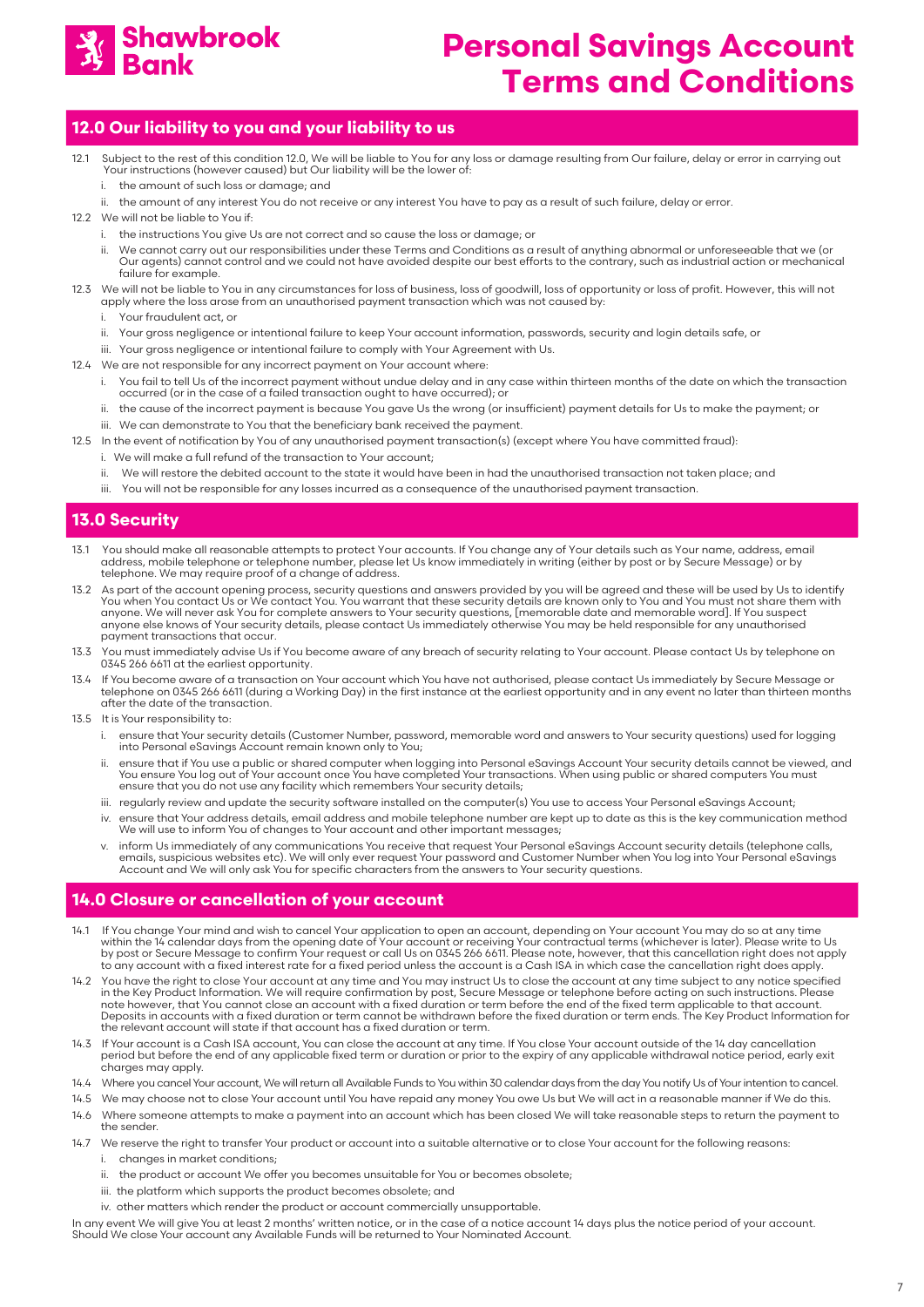

### **14.0 Closure or cancellation of your account continued**

- 14.8 We also reserve the right to close any account by immediate written notice to close the account or withdraw the product for the following reasons:
	- i. the relationship between You and Us should have broken down such that mutual trust and confidence shall no longer apply between us;
	- ii. You conduct Your relationship with Us in a way that results in abuse to Our staff or agents;
	- iii. Your conduct is otherwise such that Our reputation may be damaged; iv. We may be put in a position where We are in breach of law or regulation;
	- v. if You have seriously or persistently broken this agreement.
- We will remit any Available Funds to Your Nominated Account within 30 calendar days or without undue delay.
- 14.9 We will write to you before maturity through your online eDcouments or by post to remind you of the date that your fixed term ends. The notice will explain:
	- i. What happens when the fixed term or fixed rate expires, including what We will do with the balance where You have not given us any instructions.
	- ii. What options You have with the balance of Your account, including how these options are exercised.
- 14.10 If We want You to close the account We will write to You by post or Secure Message specifying the period of time within which You are required<br>to comply with this request (which shall be no shorter than the notice pe no earlier than the end of the fixed term). If Your account has no fixed term or duration or Your account is not an account which requires You to give notice to withdraw funds, We will give You at least two months' notice of its closure. If, at the end of that period, the account has not closed We will be entitled to refuse to accept any more payments into the account and may return Available Funds to You.
- 14.11 In the case of a Cash ISA account We may close Your account prior to the expiry of any notice period or prior to the end of any fixed term (if either are applicable) in the following circumstances:
	- i. Your account does not meet the conditions set out in the Terms and Conditions and/or Key Product Information document and/or does not comply with the account application declaration;
	- ii. You and/or Your Cash ISA cease(s) to comply with the ISA Regulations;
	- iii. We are instructed to close Your account by HMRC;
	- iv. upon Your death;
	- v. where You cease to be a beneficial owner of the account, for example if You become bankrupt and Your account passes to a trustee in bankruptcy.
- In circumstances where We close Your Cash ISA account tax and interest will be paid Gross in accordance with HMRC practice.
- 14.12 Where we close Your account We will return any Available Funds within 30 calendar days. Where you decide to cancel Your account, either within in the initial 14 days of opening the account (if applicable to your account), or in line with Your rights as set out in the Key Product<br>Information, We will return any Applicable Funds within 30 calendar days from
- 14.13 Any sums payable under this condition on closure of the account are owed as simple contract debts and may be set off against each other. Set off means We can use available funds from another account You hold with Us (in either Your sole name or where You are a joint account holder) to repay monies owed on the closed account. If set off is used, We will act reasonably and in accordance with applicable regulations.
- 14.14 Where We exercise Our rights to set off We will provide notification to You by Secure Message setting out the date on which We exercised Our right to set off and the amount debited from Your account.
- 14.15 We can repay to You part or all of Your monies and/or temporarily suspend Your account pending investigations and/or close Your account immediately if We reasonably believe that:
	- i. You are not eligible for an account;
	- ii. You have given Us any false information at any time;
	- iii. You or someone else is using the account illegally or for criminal activity;
	- iv. by maintaining Your account, We might break a law, regulation, code or other duty which applies to Us;
	- v. by maintaining Your account, We may damage Our reputation; or
	- vi. You have been in serious or persistent breach of this agreement or any additional conditions which apply to an account.
- 14.16 If any party to a Joint Account dies, the deposit will transfer to the surviving party. The deposit can (at the option of the surviving party) either<br>be repaid or continue to run for its contractual period and funds notice period, as the case may be.
- 14.17 If a sole account holder dies, the deposit will transfer to the deceased's executors/administrators. The deposit can (at the option of the<br>executors/ administrators) either be repaid to the executors/administrators o released at the end of the fixed term or the expiry of any applicable notice period, as the case may be. In either case, grant of probate/letters of administration will be required before funds can be released.
- 14.18 In the case of Cash ISA accounts if the account holder dies, Your Cash ISA account balance will be paid to Your executors/ administrators prior to the expiry of any applicable notice period or the end of any fixed term provided that We receive grant of probate, letters of administration or certificate of confirmation from Your executors or personal representatives.
- 14.19 If You have a Cash ISA account and become bankrupt, We will close Your account and transfer Your money into a non-ISA account details of which We will provide to You.
- 14.20 If You cancel Your Cash ISA within the 14 day cancellation period, it will not count as a subscription and You can open another Cash ISA in the same tax year. If You cancel Your Cash ISA outside the 14 day cancellation period, You will not be able to open another Cash ISA account<br>in that tax year unless You transfer out the whole of Your current tax year balance t conditions).

### **15.0 Transfers of accounts and product transfers**

- 15.1 You may transfer the balance of Your account, in part or in full to another savings account in Our range, subject to fulfilling the conditions of Your existing account with regard to any notice or early exit charge due and meeting the conditions of the new account.
- 15.2 If You want to transfer from one Shawbrook product to another, We will close Your existing account and open a new account. We will transfer the balance from Your closed account to Your new account. Interest in Your new account will be applied as specified in the Key Product Information of the new account.

#### 15.3 At Our reasonable discretion, condition 15.1 may be waived where You are transferring to an account with a longer notice period than Your existing account. **Conditions 15.4, 15.5, 15.6, 15.7, 15.8 and 15.9 apply only if You have or have applied for, a Cash ISA account:**

15.4 You may transfer a balance from one Shawbrook Cash ISA account to another Shawbrook Cash ISA account subject to the following:

- i. the balance being transferred out meets the conditions set out in the Key Product Information document of the new Cash ISA product;
- ii. Your current Cash ISA account is an eligible ISA account;
- iii. the Key Product Information document for the both accounts allow the transfer to take place; and
- iv. You pay the applicable early exit charge as specified in the Key Product Information for that account.
- 15.5 You cannot re-invest funds withdrawn from a Cash ISA in the same tax year. If You want to transfer Your Cash ISA, You must do so via Your new ISA provider. Please contact Your new ISA provider.
- 15.6 You may deposit funds into a Cash ISA account by transferring funds from another Shawbrook Cash ISA (subject to 15.4 and 15.5) or from a Cash ISA/ Stocks and Shares ISA account held with another provider in Your name.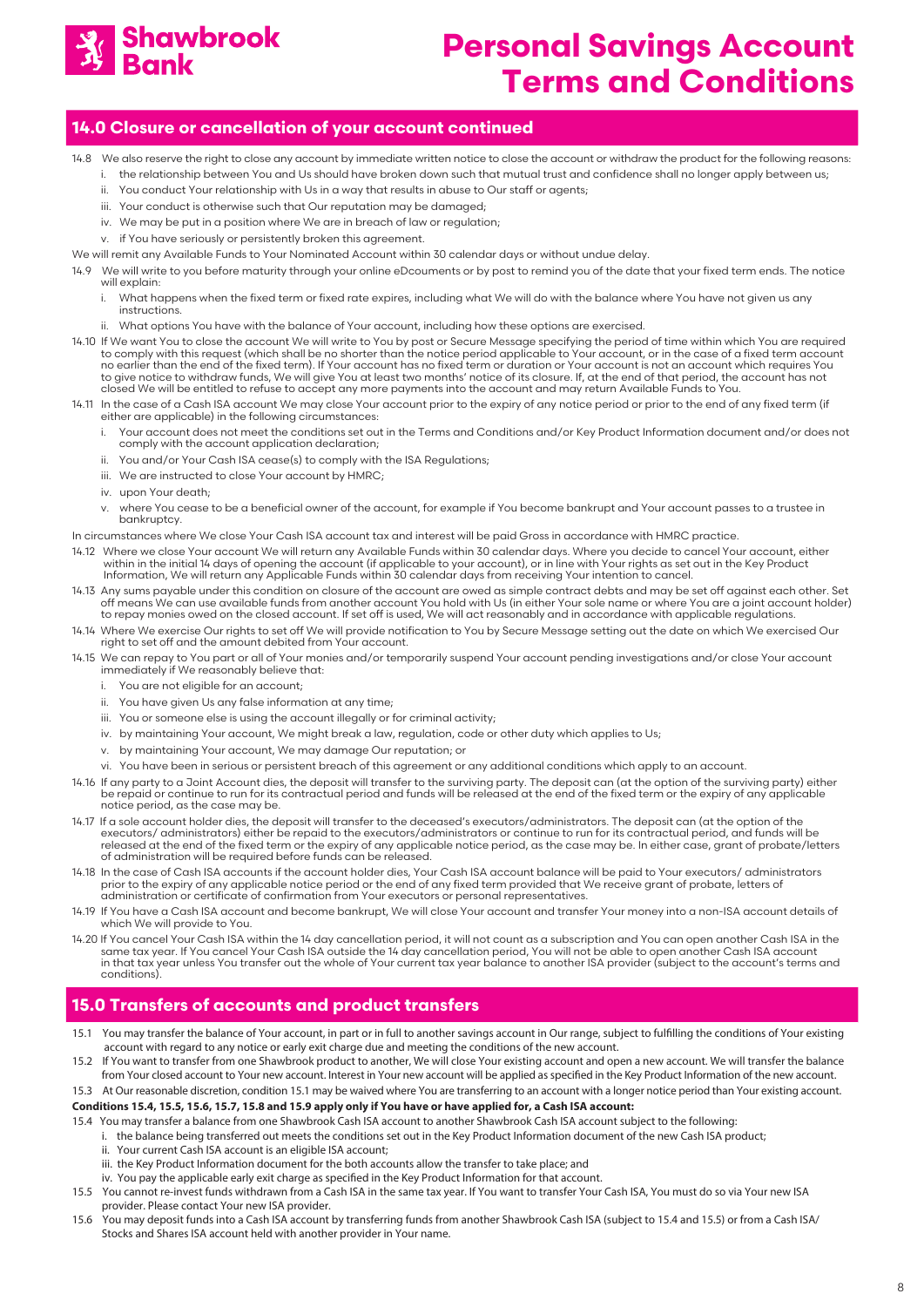

#### **15.0 Transfers of accounts and product transfers continued**

- 15.7 If You are transferring a Stocks and Shares ISA, Your current provider will sell Your investments before transferring the cash to Us. The cash We receive from Your Stocks and Shares ISA will reflect the value of Your investments on the date of sale and may be higher or lower than Your original investment (because share prices change day-to-day).
- 15.8 If You are transferring money into Your Shawbrook Cash ISA from a Cash ISA account with another provider, then You will need to complete and return to Us an ISA transfer form. Once We receive the form We will begin the transfer process and send You confirmation that We accept the transfer.
- 15.9 If You close Your account and do not arrange with another ISA provider to transfer the money in Your account to them, and if the account<br>contained subscriptions made in the current tax year You will not be able to ope

### **16.0 Changing the terms of this agreement**

- 16.1 We may change the terms of the Agreement in accordance with this condition. We may also agree separate terms with You in writing or by Secure Message.
- 16.2 We may upgrade Your account or enhance the services We provide to You where You will incur no extra cost and We reasonably consider this to be to Your advantage.
- 16.3 If We apply a change that is to Your advantage, We will apply the change immediately and notify You in Your statement of account in writing, either by post, by email, by Secure Message or by uploading a Secure Document (which will notify You of the statements availability in Your Personal eSavings Account).
- 16.4 If We wish to make a proposed change that We reasonably consider to be not to Your advantage, We will provide You with 2 months' notice in writing either by post, by Secure Message or by uploading a Secure Document (which will notify You that details of the changes are available in Your Personal eSavings Account) of such proposed change in accordance with the conditions in this section. You may close or transfer your account without charge during this 2 month period. If we do not hear from you within this period, we will assume that you have accepted the changes.
- 16.5 We may make any change to the terms of the Agreement for any of the following reasons:
	- i. to respond to or anticipate any changes in relevant law, regulation or code of practice;
	- ii. to introduce and/or enable Us to introduce new or improved systems, procedures, services and/or facilities;
	- iii. to respond to a relevant decision by a Court, the Financial Ombudsman, Regulator or similar body;
	- iv. to take account of general banking practice;
	- v. to make the terms clearer or more favourable to You;
	- vi. to enable Us to respond to any changes or anticipated changes in Our relevant costs; and/or
	- vii. to correct any error, inaccuracy, ambiguity or omission in the drafting of this Agreement (provided that We act reasonably in doing so).

#### **17.0 Changes to interest rates**

- 17.1 If a change in interest rate is to Your advantage, We will apply the change immediately and notify You in Your statement of account by post or
- by Secure Message.<br>17.2 If a change in interest rate is not to Your advantage We will always advise You in advance of the change taking effect, either by post or Secure Message (which will notify You that details of the changes are available in Your Personal eSavings Account) on the following basis: i. for accounts with a notice period - a notice period of 14 days plus the notice period required for withdrawals on Your account type (subject to a minimum period of 30 days).
- for accounts without a notice period a notice period of 30 days.
- 
- 17.3 We will provide a reminder within 14 days before the proposed change takes place.<br>17.4 Where we reduce the interest rate on your account you can close your account (subject to that account's terms and conditions) with incurring charges or loss of interest. You may also be able to switch to another account (subject to the terms and conditions of your existing and new account). If you wish to switch accounts or close your account, please tell us in writing (either by post or secure message). If you do not<br>notify us in writing, we will assume that you have accepted the proposed chang effect.
- 17.5 We may make any change to the interest rates that apply to Your account for any of the following reasons: for any of the reasons given in condition 16.5;
	- a change in the Bank of England base rate, or any rate which replaces it;
	- iii. to reflect changes in market conditions or the interest rates paid or charged by other banks and financial institutions, or the cost to Us of money We lend; and/or
	- to respond to Our internal policies on competitiveness, market share and/or the profitability of Our business as a whole, providing We act in a reasonable manner.
	- v. Where Your account features an interest rate which tracks a publicly available reference rate (e.g. Bank Base Rate) any change in interest rate, which mirrors a change in that reference rate, will be applied on the day the reference rate changes or as detailed in the Key Product Information and You will not be notified in writing.

### **18.0 Complaints Procedure**

- 18.1 Our aim is to provide the highest possible standard of service to all Our customers. In the event of any complaint please contact the Savings Team by telephone on 0345 266 6611, by Secure Message or write to the Savings Team by post at the following address: Shawbrook Bank Limited, Lutea House, Warley Hill Business Park, The Drive, Great Warley, Brentwood, Essex, CM13 3BE. Please address Your letter or message for the attention of the Savings Team and mark it as a complaint.
- 18.2 If You are not happy with the resolution of Your complaint once Our complaints procedure has been exhausted, or it has been over 8 weeks since you first raised your concerns with us, You may be able to take Your complaint to the Financial Ombudsman Service to investigate further. The Financial Ombudsman Service acts as an independent and impartial organisation which helps settle disputes between consumers and financial services businesses. You can find out more information at **www.financial-ombudsman.org.uk**.
- 18.3 If you opened your account with us online, then instead of contacting FOS directly using the details above, you can submit your complaint through the EU Online Dispute Resolution (ODR) platform. You can find further information and access the ODR platform on **http://ec.europa.eu/odr**.

#### **19.0 Financial Services Compensation Scheme**

This product is covered by the Financial Services Compensation Scheme (FSCS). The FSCS can pay compensation to depositors if a bank is unable to meet its financial obligations. For further information about the compensation provided by the FSCS (including amounts covered and<br>eligibility to claim), please see the FSCS Information Sheet and Exclusions List, 0800 678 1100.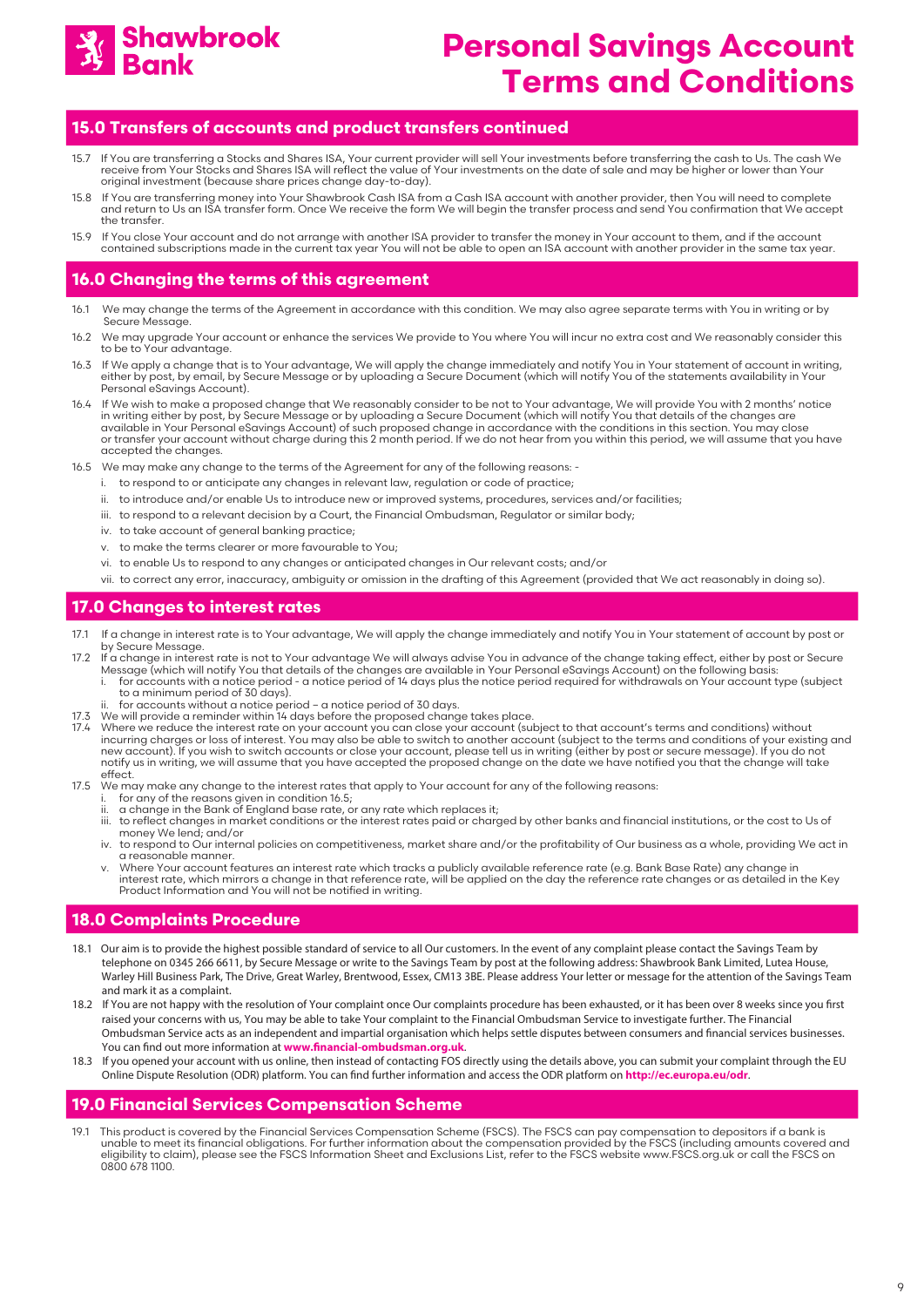

### **20.0 General Instructions**

- 20.1 We can accept instructions from You by Secure Message, post or by telephone or (if applicable) via Your Personal eSavings Account. Before actioning any instructions, We will always verify Your identity:
	- i. when accepting instructions over the telephone (either when We call You or when You call Us), We will ask You a number of security
- questions in order to verify Your identity. If We cannot verify Your identity, We will be unable to talk to You about Your account(s). ii. when accepting instructions in writing, We will verify that the signature used on the instruction matches the signature You have provided Us.
	- If You have not provided Us with a signature, We will call You to verify Your instruction before actioning it. when accepting instructions by Secure Message Your identity will have been verified by the secure log in information required to gain access to Your Personal eSavings Account. We will not accept instructions by general non secure email or by fax.
- iv. Where Your instructions are submitted via Your Personal eSavings Account (other than Secure Message) Your identity will have been verified by the secure log in information required to gain access to Your Personal eSavings Account. We may request additional verification of instructions submitted via Your Personal eSavings Account either at the point that You submit the instruction or after the instruction has been submitted. If additional verification is needed, We will not process the instruction until We are satisfied that the instruction is verified.
- 20.2 For Your own security We may ask for additional verification of instructions, for example, change of address and change of name. This can include requests for certified or original documents. Where additional instruction verification is needed the instruction will not be actioned until We are satisfied that the instruction is verified.
- 20.3 We can only action an instruction once We have received it. You may cancel an instruction providing We receive Your cancellation request prior to Us actioning Your original instruction, however We reserve the right to reject your cancellation of an instruction you have given to Us, where it is reasonable for us to do so. Where We have actioned an instruction prior to receiving Your cancellation request, We will attempt to rectify the instruction in line with Your request but We may not be able to do so and will not be held liable for any subsequent claims.
- 20.4 We will normally contact You by post, Secure Message, telephone, mobile phone, mobile device, SMS text and/or any other messaging service available to confirm an instruction has been actioned. For instructions submitted via Your Personal eSavings Account (other than instructions submitted via Secure Message) We may also notify You that We have received Your instruction and if We notify You, it will be via Secure Message, telephone, mobile phone, mobile device, SMS text and/or any other messaging service available.
- 20.5 We may not action an instruction if We reasonably believe that to do so would cause Us to be in breach of any legal or regulatory obligation We have. 20.6 We may refuse to action an instruction if We reasonably believe:
	- i. in the case of Joint Accounts, any of the circumstances in condition 4.3 apply, and the appropriate confirmation of instructions is not received; ii. We cannot adequately verify Your identity;<br>iii. Your account security details have been co
	- Your account security details have been compromised and it is not You submitting the instruction;
	- iv. the instructions are in breach of the Terms and Conditions, the Key Product Information and/or any law or regulation applicable to Your account; v. Your instructions are unclear;
	- vi. Your account is suspended or blocked; or

vii. We reasonably believe you or someone else has used or is using or obtaining, or may use or obtain a service or money illegally or fraudulently;

In each case, We will inform You of the reason why such instruction has not been acted on, unless to do so compromises Your or Our security or is unlawful.

### **21.0 Personal Esavings**

- 21.1 You will use the following details to access Your Personal eSavings Account:
	- i. Customer Number which will be unique to You and used in conjunction with Your Password and memorable word to access Your Personal eSavings Account;
		- ii. Password set up by You and used in conjunction with Your Customer Number to access Your Personal eSavings Account; and iii. Security questions and answers – these may be used by Us to identify You when logging into Personal eSavings or for specific actions
- undertaken in relation to Your Personal eSavings Account; and iv. Memorable word- set up by You and used in conjunction with Your Customer Number and password to access Your Personal eSavings Account. It may also be used to re-set Your password.
- 21.2 You warrant that all of the details above are known only to You and You must not share them with anyone. If You suspect anyone else knows
- any of Your security details, please contact Us immediately<br>21.3 Where You make a withdrawal on Your Personal eSavinas A ers with the You make a withdrawal on Your Personal eSavings Account We may ask You security questions set out at 21.1.<br>21.4 Whilst We endeavour to ensure that Our Personal eSavings Account is always available there may be
- 21.4 Whilst We endeavour to ensure that Our Personal eSavings Account is always available there may be times when You cannot access the
- service. We will always try and advise You of this prior to the service not being available but We may not be able to do this in all circumstances. Where you have forgotten Your password:
- i. You can provide us with Your customer number or user name using the link available on the login page;
- ii. We will send You a SMS message with an authentication code to reset Your password; and iii. We will send You a temporary password and ask you to create a new password.

If You do not have a mobile telephone, then You must telephone Us on 0345 266 6611. We will then ask You security questions to reset Your password and unlock Your account.

### **22.0 Tarriff of Charges**

22.1 Details of Our charges together with an explanation of each charge will be notified to You in the Key Product Information or on Our Website. If We change any of Our charges, We will notify You either by post or by Secure Message.

### **23.0 Cash ISA**

- This condition applies if you have or have applied for, a Cash ISA account
- 23.1 Shawbrook Bank Limited is the ISA Manager.<br>23.2 Terms and conditions applicable to Cash IS.
- 23.2 Terms and conditions applicable to Cash ISAs are governed by the ISA Regulations and any change to the ISA Regulations will be applied as soon as they take effect.<br>23.3 The amount You can pay
- The amount You can pay in to Your Cash ISA account each tax year is limited to a maximum annual subscription allowance which is set by the government. This maximum annual subscription allowance may change from time to time and will be detailed in the Key Product Information document and at https://www.gov.uk.
- 23.4 If the value of an individual deposit made into Your account within a tax year causes You to exceed the applicable maximum annual
- subscription allowance, the whole individual deposit will be returned to You. Interest will not be paid on that individual deposit.<br>23.5 You can only open and subscribe to one Shawbrook Cash ISA product within any one ta
- another provider in the same tax year in which a subscription to a Shawbrook Cash ISA has been made. 23.6 When You open a Cash ISA with Us We will issue You with a unique account number for each Cash ISA You open with Us. Please use this<br>account number on any correspondence in relation to Your account including communicat
- 23.7 We will advise You if Your account no longer complies with the ISA Regulations and is therefore subject to tax at the applicable rate.<br>23.8 You must be,and will remain the sole beneficial owner of Your Cash ISA accoun
- 23.9 You must not use Your Cash ISA as security for a loan.
- 23.10 Where You have not made a deposit into a Cash ISA account in a single tax year and the product to which that account relates is still open and accepts additional deposits in subsequent tax years Your account will be treated as dormant. You will need to complete a new Cash ISA declaration before any new deposits are accepted into Your account.
- 23.11 You can transfer out Your total Cash ISA account balance for the current tax year and the total or part of Your balance from previous tax years to another Cash ISA provider subject to the following:
	- Your account is not under any criminal or fraud investigation; and
	- ii. You complete a transfer request or application with Your new provider.
- Once We have received a transfer application from Your new provider We will process Your transfer request in line with the ISA Regulations relating to transfers and these Terms and Conditions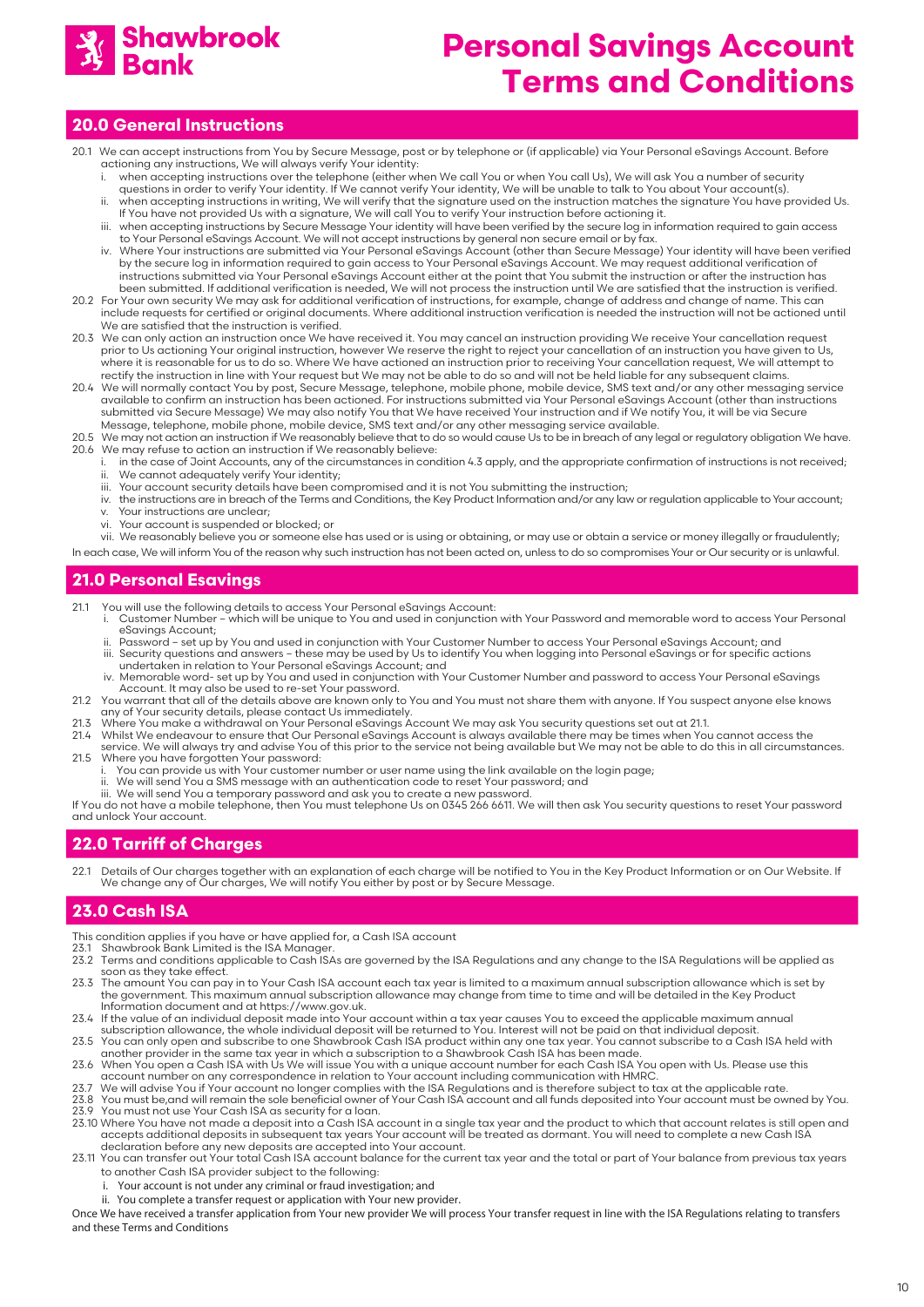

### **23.0 Cash ISA continued**

- 23.12 Cash ISA transfer out requests are subject to any applicable account notice period or expiry of a fixed term. Where We receive a transfer out<br>request for Your Cash ISA account, We will send Your funds to Your new ISA new ISA provider. Where We receive a request for a transfer in from You, We will send Your transfer form to Your current ISA provider within 5 Working Days of receiving it from You.
- 23.13 Subject to the rest of these Terms and Conditions, early exit charges will be applied to withdrawals, closures and transfers out made within any applicable notice period or prior to the expiry of any fixed term on an account which has a fixed duration or an account where You must give<br>notice to withdraw funds. All applicable early exit charges are set out in the Ke
- 23.14 To benefit from Your Cash ISA allowance for each tax year, You must have applied for, opened and funded a Cash ISA account prior to the end of the tax year. If You have opened Your account in the current tax year and We receive Your funds in the next tax year, Your funds will count towards the next tax year's annual subscription allowance.